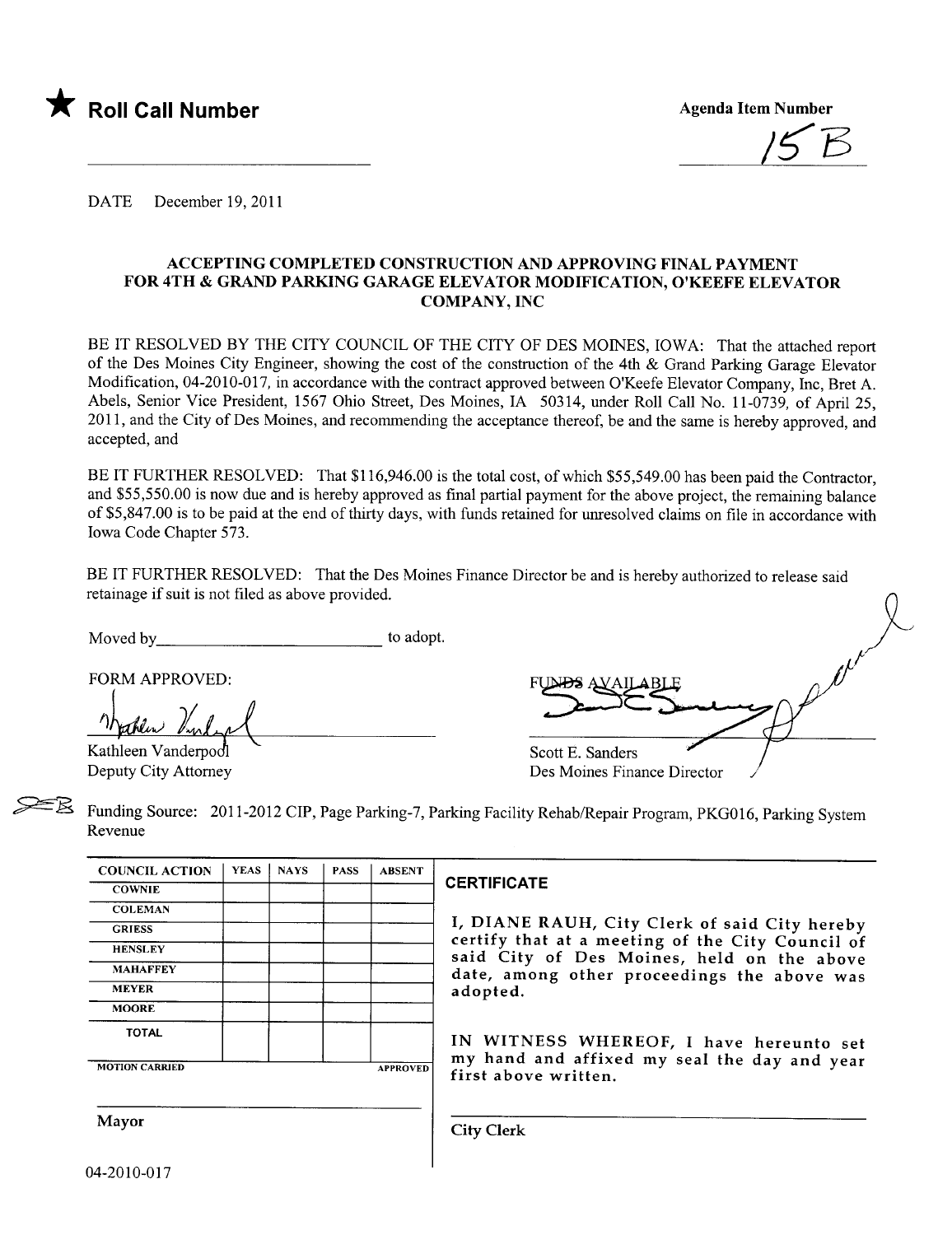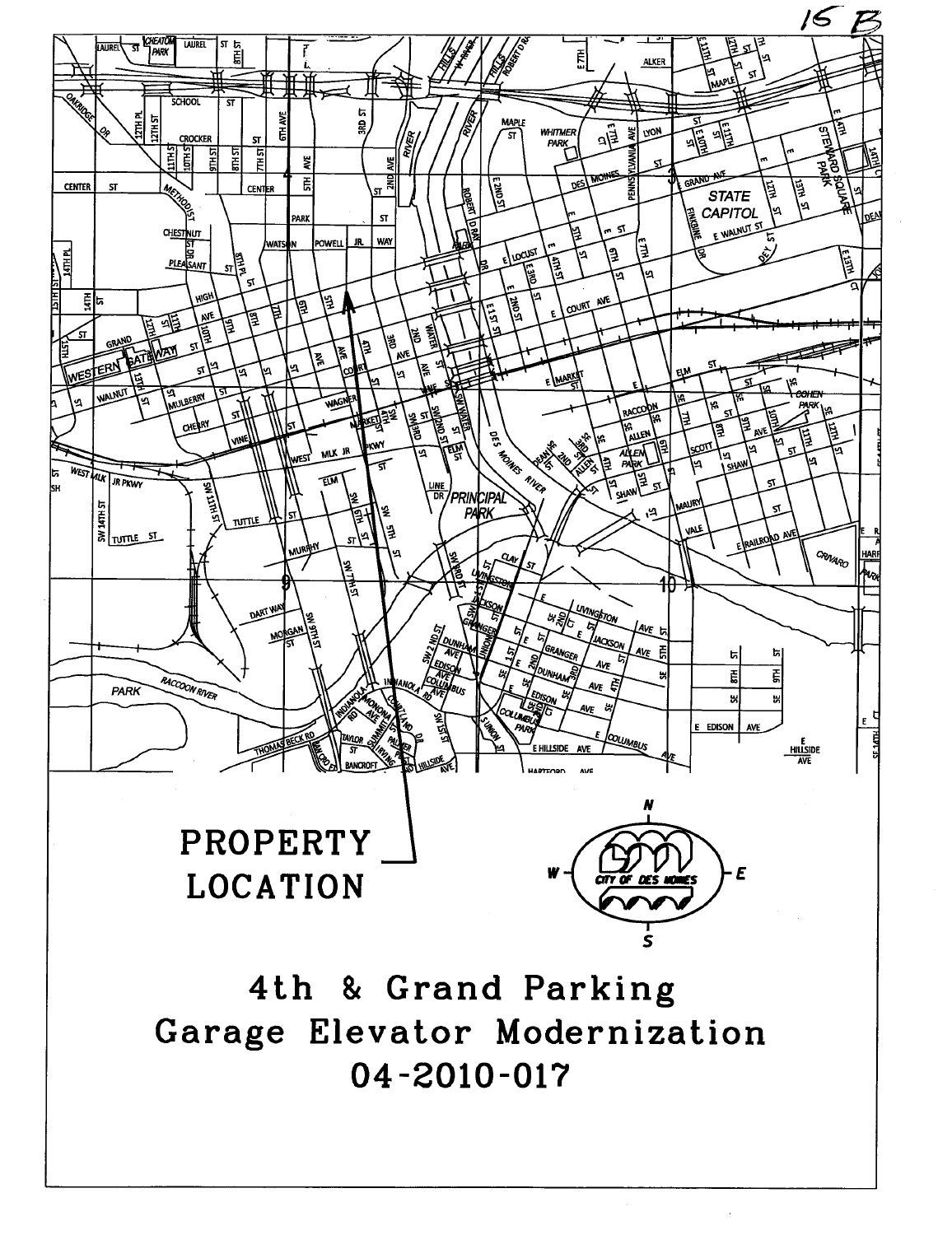J.

# PROJECT SUMMARY

4th & Grand Parking Garage Elevator Modernization

# **Activity ID 04-2010-017**

On April 24, 2011, under Roll Call No. 11-0738, the Council awarded the contract for the above improvements to O'Keefe Elevator Company, Inc., in the amount of \$116,946. Tabulated below is a history of project change orders.

| Change<br>Order No. | <b>Initiated By</b> | <b>Description</b>                            | Amount       |
|---------------------|---------------------|-----------------------------------------------|--------------|
|                     |                     | <b>Original Contract Amount</b>               | \$116,946.00 |
|                     |                     | <b>Total Change Orders</b>                    | \$0.00       |
|                     |                     | Percent of Change Orders to Original Contract | $0\%$        |
|                     |                     | <b>Total Contract Amount</b>                  | \$116,946.00 |

 $\bar{\bar{z}}$ 

 $\bar{I}$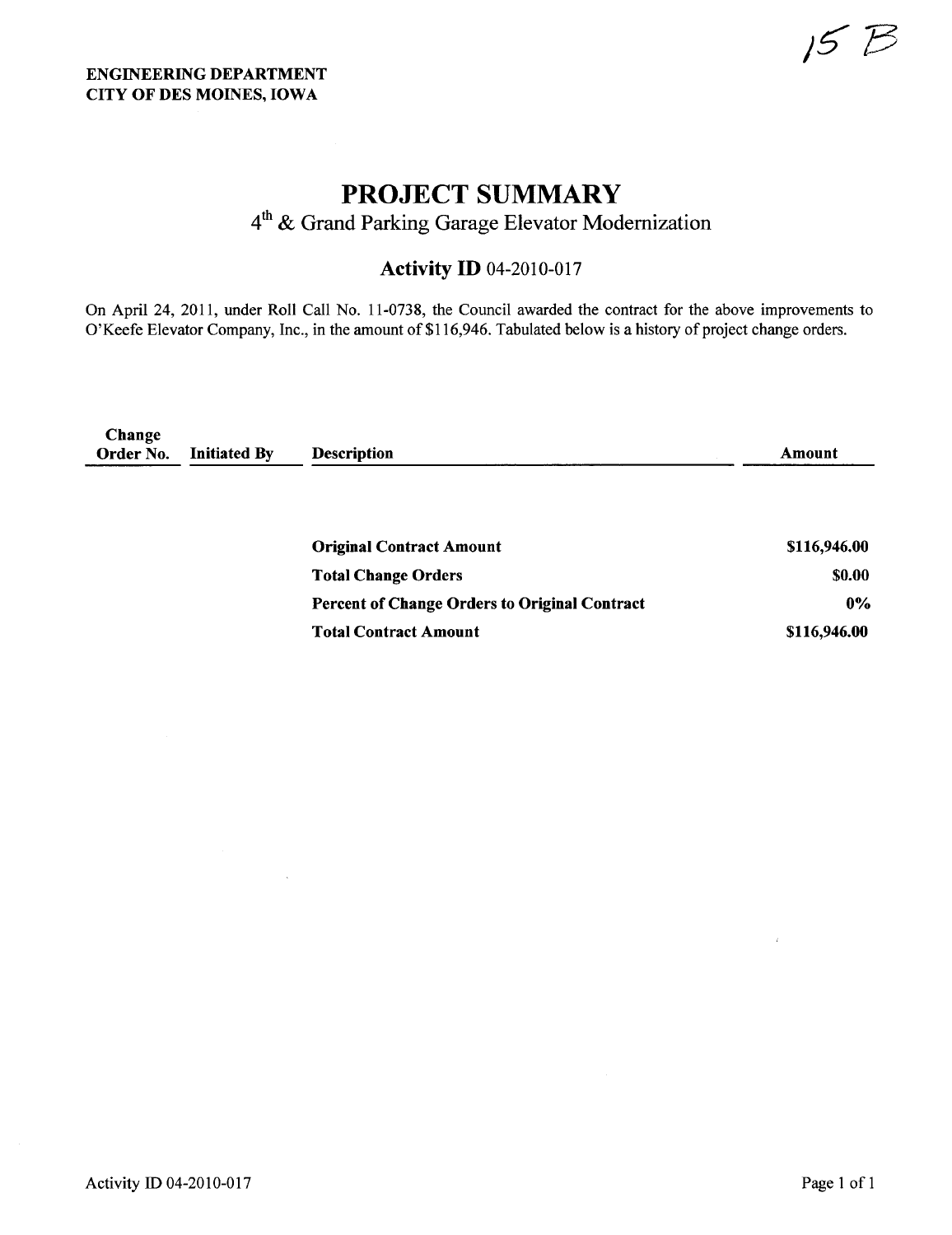

December 19, 2011

### CERTIFICATION OF COMPLETION

#### AGENDA HEADING:

Accepting completed construction and approving final payment for the 4th & Grand Parking Garage Elevator Modification, O'Keefe Elevator Company, Inc.

### SYNOPSIS:

Approve the Engineer's Certification of Completion, accept construction of said improvement, and authorize final payment to the contractor.

#### FISCAL IMPACT:

Amount: \$116,946.00 As-Built Contract Cost

Funding Source: 2011-2012 CIP, Page Parking-7, Parking Facility Rehab/Repair Program, PKGOI6, Parking System Revenue

#### CERTIFICATION OF COMPLETION:

On April 25, 2011, under Roll Call No.1 1-0739, the City Council awarded a contract to O'Keefe Elevator Company, Inc, Bret A. Abels, Senior Vice President, 1567 Ohio Street, Des Moines, IA 50314 for the construction of the following improvement:

4th & Grand Parking Garage Elevator Modification, 04-2010-017

The improvement includes elevator modernization improvements; all in accordance with the specifications for the elevator located on the west side in the Parking Garage at 4th & Grand, Des Moines, Iowa

I hereby certify that the construction of said 4th & Grand Parking Garage Elevator Modification, Activity ID 04-2010-017, has been completed in substantial compliance with the terms of said contract, and I hereby recommend that the work be accepted. The work commenced on August 1, 2011, and was completed on December 7, 2011.

I further certify that \$116,946.00 is the total cost of said improvement, of which \$55,549.00 has been paid the Contractor and \$55,550.00 is now due and is hereby approved as final partial payment for the above project, the rernaining balance of \$5,847.00 is to be paid at the end of thirty days, with funds retained for unresolved claims on fie in accordance with Iowa Code Chapter 573. The amount of completed work is shown on the attached Estimate of Construction Completed.

pt & Brewer

Jeb E. Brewer, P,E. Des Moines City Engineer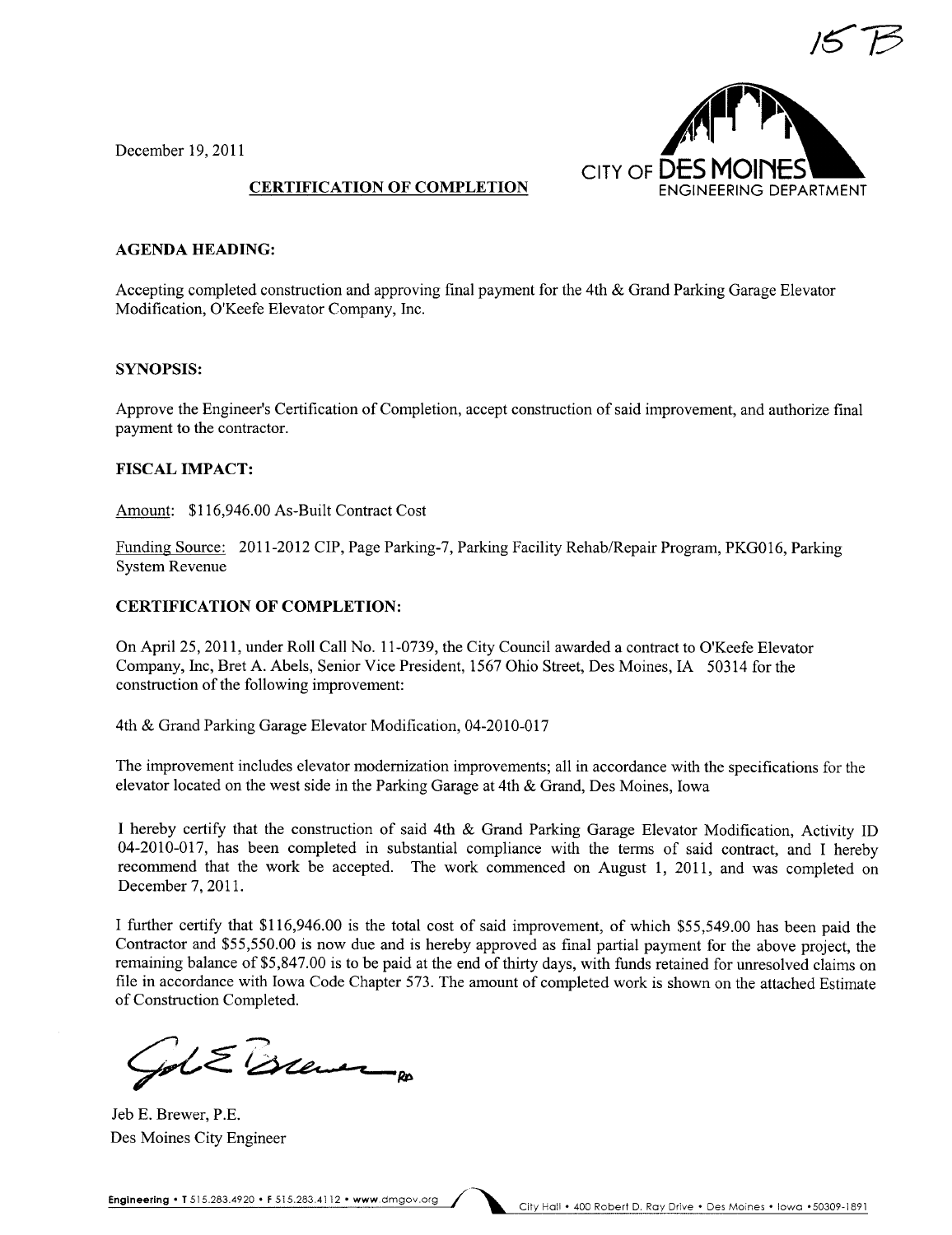| 400 ROBERT D'RAY DR-CITY HALL<br>O'KEEFE ELEVATOR COMPANY<br>DES MOINES, IA 50309-1891<br>DES MOINES, CITY OF<br><b>OMAHA, NE 68102</b><br>1402 JONES ST<br>From Contractor:<br>To Owner: | 4TH & GRAND PARKING GARAGE                                                           | <b>Application and Certificate for Payment</b>                                                                                                                                                                                                                                                                               |                                                          |
|-------------------------------------------------------------------------------------------------------------------------------------------------------------------------------------------|--------------------------------------------------------------------------------------|------------------------------------------------------------------------------------------------------------------------------------------------------------------------------------------------------------------------------------------------------------------------------------------------------------------------------|----------------------------------------------------------|
|                                                                                                                                                                                           | GARAGE<br>4TH & GRAND PARKING<br>DES MOINES, IA 50309<br>4TH & GRAND AVE<br>Project: | 9/30/2011<br>Application No.:<br>Project Number<br>Period to:                                                                                                                                                                                                                                                                | CONTRACTOR<br>OWNER<br>Distribution to:                  |
|                                                                                                                                                                                           | 04-2010-01<br><b>Architect:</b>                                                      | 4/25/2011<br>Contracted.Date:<br>Construction<br>Manager:                                                                                                                                                                                                                                                                    | CONST MGR.                                               |
| <b>ELEVATORS</b><br>Contract For:                                                                                                                                                         |                                                                                      |                                                                                                                                                                                                                                                                                                                              |                                                          |
| Application is made for payment, as shown below, in connection with the Contract. Continuation<br>APPLICATION FOR PAYMENT<br>CONTRACTOR'S<br>Sheet(s) is attached.                        |                                                                                      | The undersigned Contractor certifies that to the best of the Contractor's knowledge, information and belief<br>Documents, that all amounts have been paid by the Contractor for Work for which previous certification<br>the Work covered by this Application for Payment has been completed in accordance with the Contract |                                                          |
| ₩,<br><b>ORIGINAL CONTRACT SUM.</b><br>÷                                                                                                                                                  | 116,946.00                                                                           | for Payment were issued and payments received from the Owner, and that current payment shown herein<br>is now due.                                                                                                                                                                                                           |                                                          |
| $\leftrightarrow$<br>2 NET CHANGE BY CHANGE ORDERS.                                                                                                                                       | 0                                                                                    | CONTRACTOR:                                                                                                                                                                                                                                                                                                                  |                                                          |
| $\leftrightarrow$<br>CONTRACT SUM TO DATE (Line 1 ± 2).<br>$\ddot{\mathbf{c}}$                                                                                                            | 116,946.00                                                                           | mea xesu                                                                                                                                                                                                                                                                                                                     | $\eta$ , $\partial \mathcal{L}$ , $\partial \mathcal{L}$ |
| $\leftrightarrow$<br>TOTAL COMPLETED & STORED TO DATE.<br>(Column G on Continuation Sheet)<br>4                                                                                           | 116,946.00                                                                           | <b>CONSTRUCTION MANAGER'S CERTIFICATE FOR PAYMENT</b>                                                                                                                                                                                                                                                                        |                                                          |
| RETAINAGE:<br>Ю                                                                                                                                                                           |                                                                                      |                                                                                                                                                                                                                                                                                                                              |                                                          |
| \$5,847.00<br>$\frac{96}{2}$ of Completed Work<br>(Columns D + E on Continuation Sheet)<br>αj                                                                                             |                                                                                      | The Construction Manager certifies to the best of their knowledge, information and belief, the Work<br>covered by these Applications for Payment have been completed in accordance with the Contract                                                                                                                         |                                                          |
| y of Stored Material<br>(Column F on G703)<br>غ                                                                                                                                           |                                                                                      | Documents, that all amounts have been paid by the Contractor for Work for which previous Certificates for<br>Payment were issued and payments received from the Owner, and that current payment shown herein is<br>now due.                                                                                                  |                                                          |
| ₩<br>(Line 5a + 5b or Total in Column I of Continuation Sheet).<br><b>Total Retainage</b>                                                                                                 | $\blacktriangleright$<br>5,847.00                                                    | CONSTRUCTION MANAGER:                                                                                                                                                                                                                                                                                                        |                                                          |
| ₩<br>TOTAL EARNED LESS RETAINGE<br>G                                                                                                                                                      | $\boldsymbol{\checkmark}$<br>111,099.00                                              |                                                                                                                                                                                                                                                                                                                              | Date:                                                    |
| ₩<br>LESS PREVIOUS CERTIFICATES FOR PAYMENT<br>(Line 6 from Prior Certificate).<br>$\overline{r}$                                                                                         | ×<br>55,549.00                                                                       | GENERAL CONTRACTOR'S CERTIFICATE FOR PAYMENT                                                                                                                                                                                                                                                                                 |                                                          |
| မာ<br>CURRENT PAYMENT DUE<br>$\infty$                                                                                                                                                     | 55,550.00                                                                            | In accordance with the Contract Documents, based on on-site observations and the data comprising this<br>application, the General Contractor certifies to the Owner that to the best of the General Contractor's                                                                                                             |                                                          |
| ↘<br>\$5,847.00<br>BALANCE TO FINISH, INCLUDING RETAINAGE<br>(Line 3 less Line 6)<br>o                                                                                                    |                                                                                      | knowledge, information and belief the Work has progressed as indicated, the quality of the Work is in<br>accordance with the Contract Documents, and the Contractor is entitled to payment of the AMOUNT<br><b>CERTIFIED.</b>                                                                                                |                                                          |
| <b>ADDITIONS</b><br>CHANGE ORDER SUMMARY                                                                                                                                                  | DEDUCTIONS                                                                           | AMOUNT CERTIFIED.                                                                                                                                                                                                                                                                                                            | 550,                                                     |
| Total changes approved in<br>previous months by Owner                                                                                                                                     |                                                                                      | ANNOOIN I OEK I IFIED.<br>(Attach explanation if amount certified differs from the amount applied for. Initial all figures on this Application and on the Continuation<br>$\ddot{\cdot}$ :<br>Sheet that are changed to conform to the amount certified.)                                                                    |                                                          |
| <b>TOTALS</b><br><b>Total approved this Month</b>                                                                                                                                         |                                                                                      | <b>GENERAL CONTRACTOR</b>                                                                                                                                                                                                                                                                                                    |                                                          |
| NET CHANGES by Change Order                                                                                                                                                               |                                                                                      |                                                                                                                                                                                                                                                                                                                              | Date:                                                    |